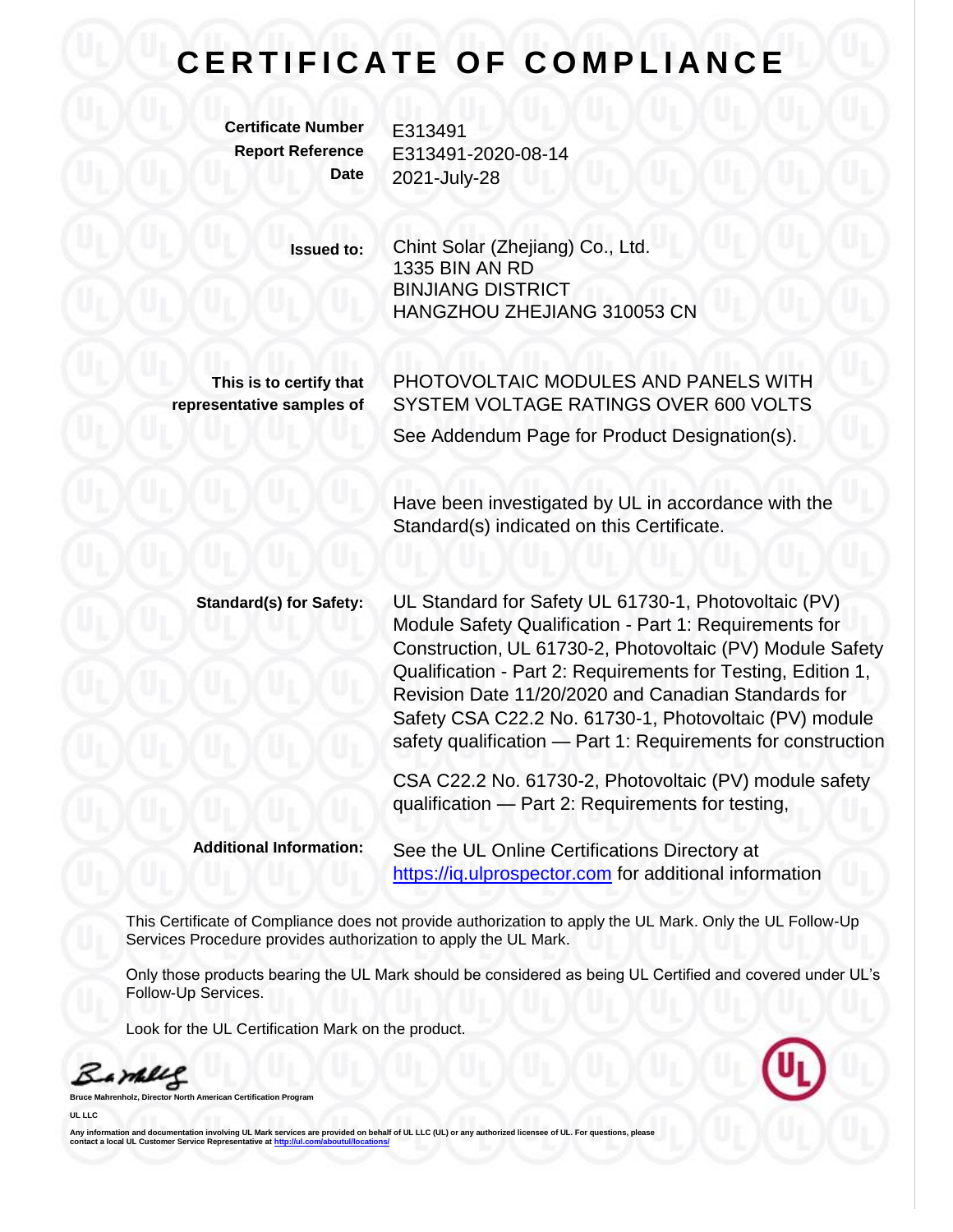## **CERTIFICATE OF COMPLIANCE**

**Certificate Number** E313491

**Report Reference** E313491-2020-08-14 **Date** 2021-July-28

This is to certify that representative samples of the product as specified on this certificate were tested according to the current UL requirements

Models

Photovoltaic Module, Models:

156 series:

CHSM78M-HC-480, CHSM78M-HC-485, CHSM78M-HC-490, CHSM78M-HC-495, CHSM78M-HC-500,

144 series:

CHSM72M-HC-390, CHSM72M-HC-395, CHSM72M-HC-400, CHSM72M-HC-405, CHSM72M-HC-410, CHSM72M-HC-415, CHSM72M-HC-420, CHSM72M-HC-425, CHSM72M-HC-430, CHSM72M-HC-435, CHSM72M-HC-440, CHSM72M-HC-445, CHSM72M-HC-450, CHSM72M-HC-455, CHSM72M-HC-520, CHSM72M-HC-525, CHSM72M-HC-530, CHSM72M-HC-535, CHSM72M-HC-540, CHSM72M-HC-545, CHSM72M-HC-550, CHSM72M-GH-385, CHSM72M-GH-390, CHSM72M-GH-395, CHSM72M-GH-400, CHSM72M-GH-405, CHSM72M-GH-410, CHSM72M-GH-415, CHSM72M-GH-420, CHSM72M-GH-425, CHSM72M-GH-430, CHSM72M-GH-435, CHSM72M-GH-440, CHSM72M-GH-445, CHSM72M-GH-450, CHSM72M-TH-385, CHSM72M-TH-390, CHSM72M-TH-395, CHSM72M-TH-400, CHSM72M-TH-405, CHSM72M-TH-410, CHSM72M-TH-415

132 series:

CHSM66M-HC-410, CHSM66M-HC-415, CHSM66M-HC-420, CHSM66M-HC-475, CHSM66M-HC-480, CHSM66M-HC-485, CHSM66M-HC-490, CHSM66M-HC-495, CHSM66M-HC-500, CHSM66M-HC-505 CHSM66M-HC-645, CHSM66M-HC-650, CHSM66M-HC-655, CHSM66M-HC-660, CHSM66M-HC-665, CHSM66M-HC-670, CHSM66M-HC-675

120 series:

\*

CHSM60M-HC-325, CHSM60M-HC-330, CHSM60M-HC-335, CHSM60M-HC-340, CHSM60M-HC-345, CHSM60M-HC-350, CHSM60M-HC-355, CHSM60M-HC-360, CHSM60M-HC-365, CHSM60M-HC-370, CHSM60M-HC-375, CHSM60M-HC-380, CHSM60M-HC-585, CHSM60M-HC-590, CHSM60M-HC-595, CHSM60M-HC-600, CHSM60M-HC-605, CHSM60M-HC-610, CHSM60M-HC-615, CHSM60M-GH-320, CHSM60M-GH-325, CHSM60M-GH-330, CHSM60M-GH-335, CHSM60M-GH-340, CHSM60M-GH-345, CHSM60M-GH-350, CHSM60M-GH-355, CHSM60M-GH-360, CHSM60M-GH-365, CHSM60M-GH-370, CHSM60M-GH-375, CHSM60M-TH-320, CHSM60M-TH-325, CHSM60M-TH-330, CHSM60M-TH-335, CHSM60M-TH-340, CHSM60M-TH-345

108 series: CHSM54M-HC-390, CHSM54M-HC-395, CHSM54M-HC-400, CHSM54M-HC-405,

Bambles

**Bruce Mahrenholz, Director North American Certification Program**

**UL LLC**

**Any information and documentation involving UL Mark services are provided on behalf of UL LLC (UL) or any authorized licensee of UL. For questions, please communism and documentation inverving SE mark Service Representative a[t http://ul.com/aboutul/locations/](http://ul.com/aboutul/locations/)**